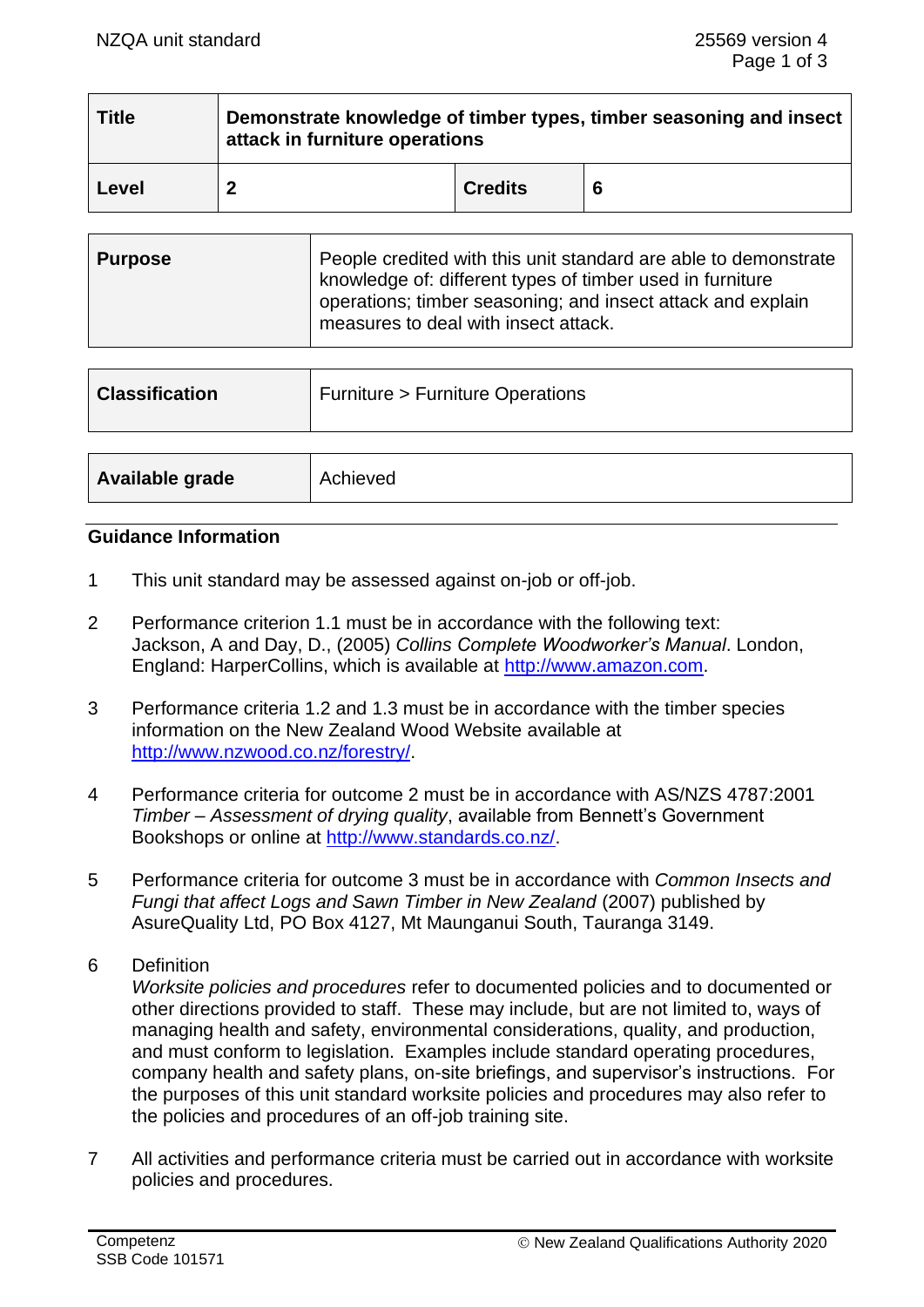# **Outcomes and performance criteria**

### **Outcome 1**

Demonstrate knowledge of different types of timber used in furniture operations.

### **Performance criteria**

| 1.1 | Characteristics of softwoods and hardwoods are explained.          |                                                                                                                       |  |
|-----|--------------------------------------------------------------------|-----------------------------------------------------------------------------------------------------------------------|--|
|     | Range                                                              | two of – colour range, grain pattern, growth rings, speed of growth.                                                  |  |
| 1.2 | Classifications of timbers are defined.                            |                                                                                                                       |  |
|     | Range                                                              | exotic, indigenous.                                                                                                   |  |
| 1.3 |                                                                    | Species of timber belonging to each timber classification are stated.                                                 |  |
|     | Range                                                              | two species belonging to exotic classification, two species<br>belonging to indigenous classification.                |  |
| 1.4 |                                                                    | Species of timber used in the worksite are identified and classified.                                                 |  |
|     | Range                                                              | two species, any of – radiata pine, douglas-fir, rimu, beech, kauri,<br>tawa, matai, eucalyptus, mahogany, teak, oak. |  |
| 1.5 | The identified timbers are described in terms of their properties. |                                                                                                                       |  |
|     | Range                                                              | strength and flexibility, durability, texture, grain.                                                                 |  |
| 1.6 |                                                                    | Storage requirements for the identified timbers are explained.                                                        |  |

### **Outcome 2**

Demonstrate knowledge of timber seasoning.

# **Performance criteria**

| 2.1 | Reasons for seasoning or drying timber are stated.                    |                                                                                                           |
|-----|-----------------------------------------------------------------------|-----------------------------------------------------------------------------------------------------------|
|     | Range                                                                 | a minimum of three examples is required.                                                                  |
| 2.2 | Terminology relating to timber drying is defined.                     |                                                                                                           |
|     | Range                                                                 | Fibre Saturation Point, Equilibrium Moisture Content, Moisture<br>Content, Green Weight, Oven Dry Weight. |
| 2.3 | The process of air seasoning and kiln drying is explained.            |                                                                                                           |
| 2.4 | Advantages of kiln drying in relation to air seasoning are explained. |                                                                                                           |
|     | Range                                                                 | a minimum of three advantages is required.                                                                |